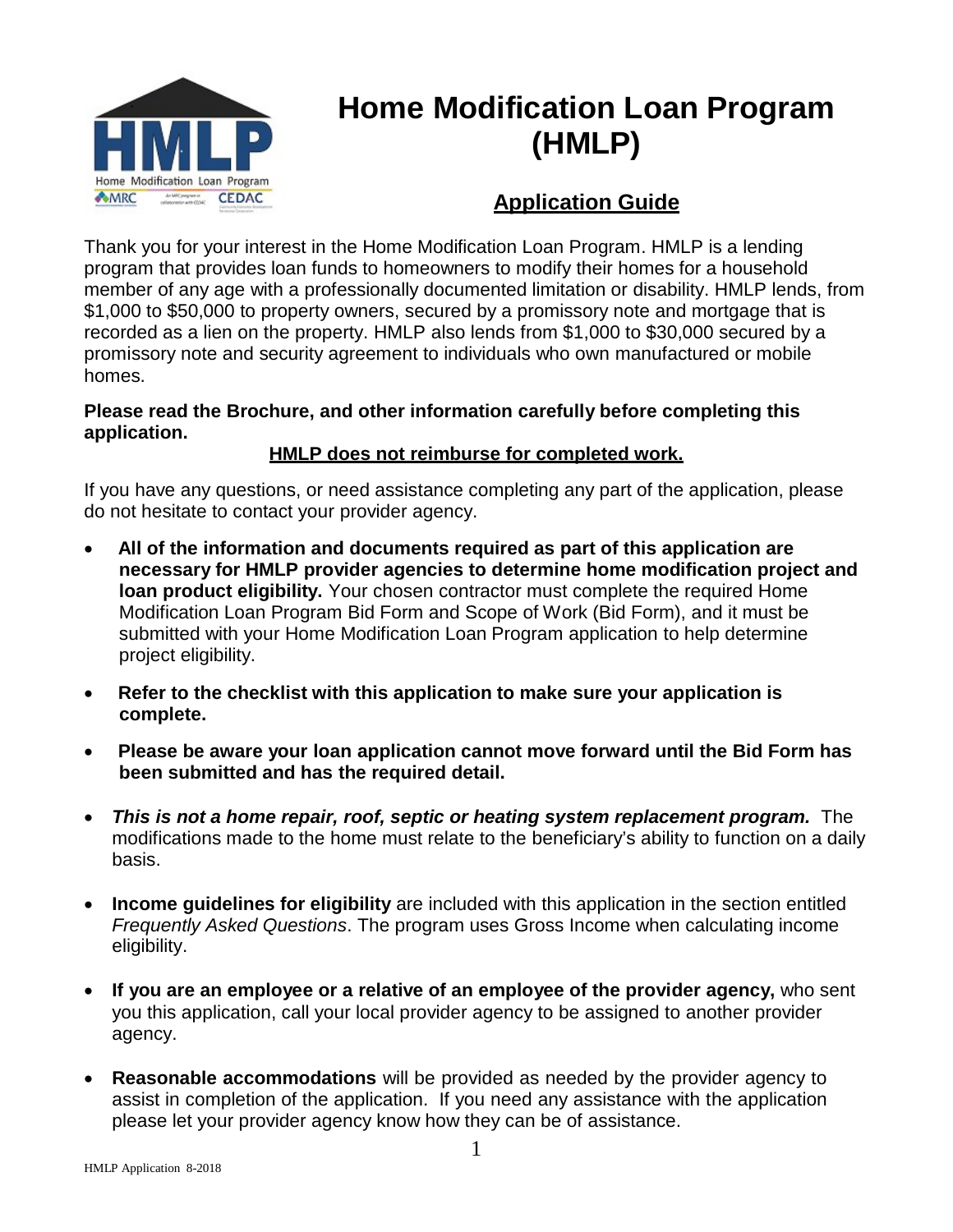### **Provider Agencies**

Your completed application should be sent directly to the agency serving your community. If you are unsure of where to send your application, please call 1-866-500-5599 (toll free in MA only) or 617-727-5944.

#### Western, MA Regions

Way Finders 322 Main Street Springfield, MA 01105 Contact: Carmen Pagan 413-233-1615 [cpagan@wayfindersma.org](mailto:cpagan@wayfindersma.org)

*Serving: Agawam, Chicopee, Holyoke, Northampton, Springfield, West Springfield and Westfield*

Central, MA Region

RCAP Solutions, Inc. (RCAP) 205 School Street Gardner, MA 01440 Contact: Lovette Chislom 978-630-6725 [Lchislom@rcapsolutions.org](mailto:Lchislom@rcapsolutions.org)

#### Northeast/North Shore, MA Region

Community Teamwork, Inc. (CTI) 155 Merrimack Street Lowell, MA 01852 Contact: Alan Trebat 978-654-5741 [atrebat@commteam.org](mailto:atrebat@commteam.org)

Pioneer Valley Planning Commission (PVPC**)** 60 Congress Street Springfield, MA 01104 Contact: Shirley Stephens 413-781-6045 [sstephens@pvpc.org](mailto:sstephens@pvpc.org)

*Serving: all other Western MA communities*

#### Metrowest, MA Region

South Middlesex Opportunity Council (SMOC) 7 Bishop Street Framingham, MA 01702 Contact: Linda Hochen 508-620-2682 [lhochen@smoc.org](mailto:lhochen@smoc.org)

#### Southeastern, MA/Cape/Islands Region

South Middlesex Opportunity Council (SMOC) HMLP-SMOC P.O. Box 1140 Plymouth, MA 02362 Contact: Amy Allen 508-202-5919 [aallen@smoc.org](mailto:aallen@smoc.org)

### Metro Boston Region

Metro Housing Boston 1411 Tremont Street Boston, MA 02120 Contact: Jennifer Shaw 617-425-6637 [Jennifer.shaw@metrohousingboston.org](mailto:Jennifer.shaw@metrohousingboston.org)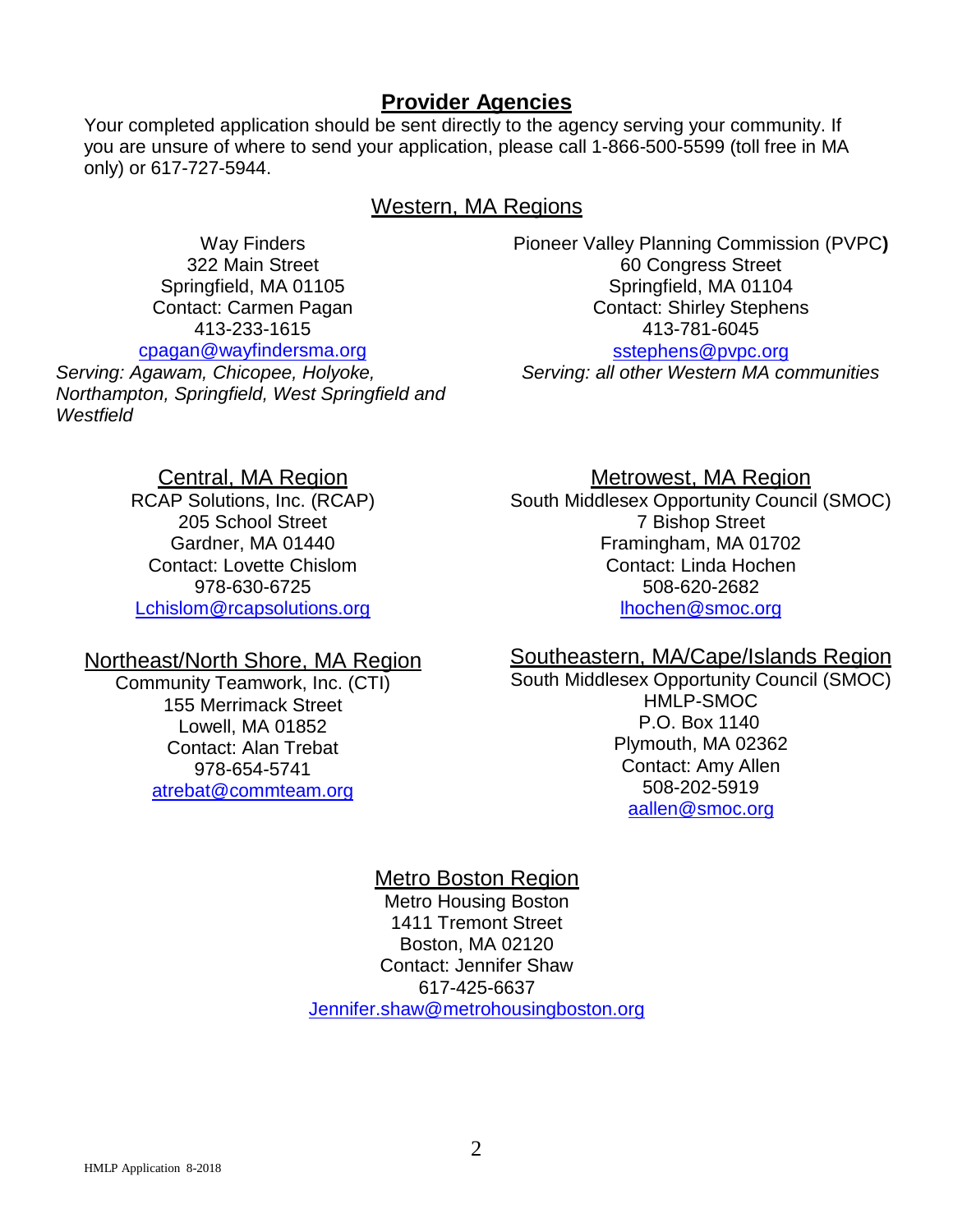# **Home Modification Loan Program**

**[www.cedac.org/hmlp](http://www.cedac.org/hmlp)**

# **Frequently Asked Questions**

#### **What is the Home Modification Loan Program?**

The HOME MODIFICATION LOAN PROGRAM (HMLP) was established by the Massachusetts legislature and is a lending program that finances housing adaptations or modifications to improve accessibility for seniors and individuals with disabilities. These modifications are intended to allow the household member to live more independently in the community. The program is funded through a state-bond and most loans are secured by a mortgage in order to guaranty repayment. Repaid loan funds will be lent out to other similar borrowers in the future.

#### **What kinds of projects are eligible?**

First, the program is NOT a general home repair program. In order to be financed by an HMLP loan, modifications must relate to the functional limitation of the beneficiary as documented by a professional with whom there is a client history. Some examples of projects funded through this program include ramps and lifts, hardwired alarm systems, fencing, sensory spaces, accessory units, as well as accessible bathrooms and kitchens.

Projects that are not directly related to the beneficiary's ability to function on a day-to-day basis and would benefit anyone living in the home are not eligible for financing under the HMLP program.

#### **What types of loans are available?**

Loans for property owners, secured by a promissory note and mortgage, are made available in amounts from \$1,000 up to \$50,000. Loans for owners of manufactured or mobile homes, secured by a promissory note and security agreement, are made available in amounts from \$1,000 to \$30,000. All applicants are eligible for a one-time per-property loan.

All applicants receive a **0% deferred loan**. Some landlords may be eligible for a 3% amortizing loan for a tenant.

#### **What are the income guidelines?**

HMLP serves households with gross income up to 200% area median income (AMI) for Boston, published by HUD. HMLP applies these income guidelines to all homeowners in cities and towns in Massachusetts. Please note income guidelines are updated annually.

#### **2018 Income Guidelines**

| <b>Household</b> | <b>Eligible with Gross Income</b> |
|------------------|-----------------------------------|
| <b>Size</b>      | $up$ to:                          |
|                  | \$151,000                         |
| $\mathbf{2}$     | \$172,600                         |
| 3                | \$194,200                         |
| 4                | \$215,600                         |
| 5                | \$233,000                         |
| 6                | \$250,200                         |
| 7                | \$267,400                         |
| 8                | \$284,600                         |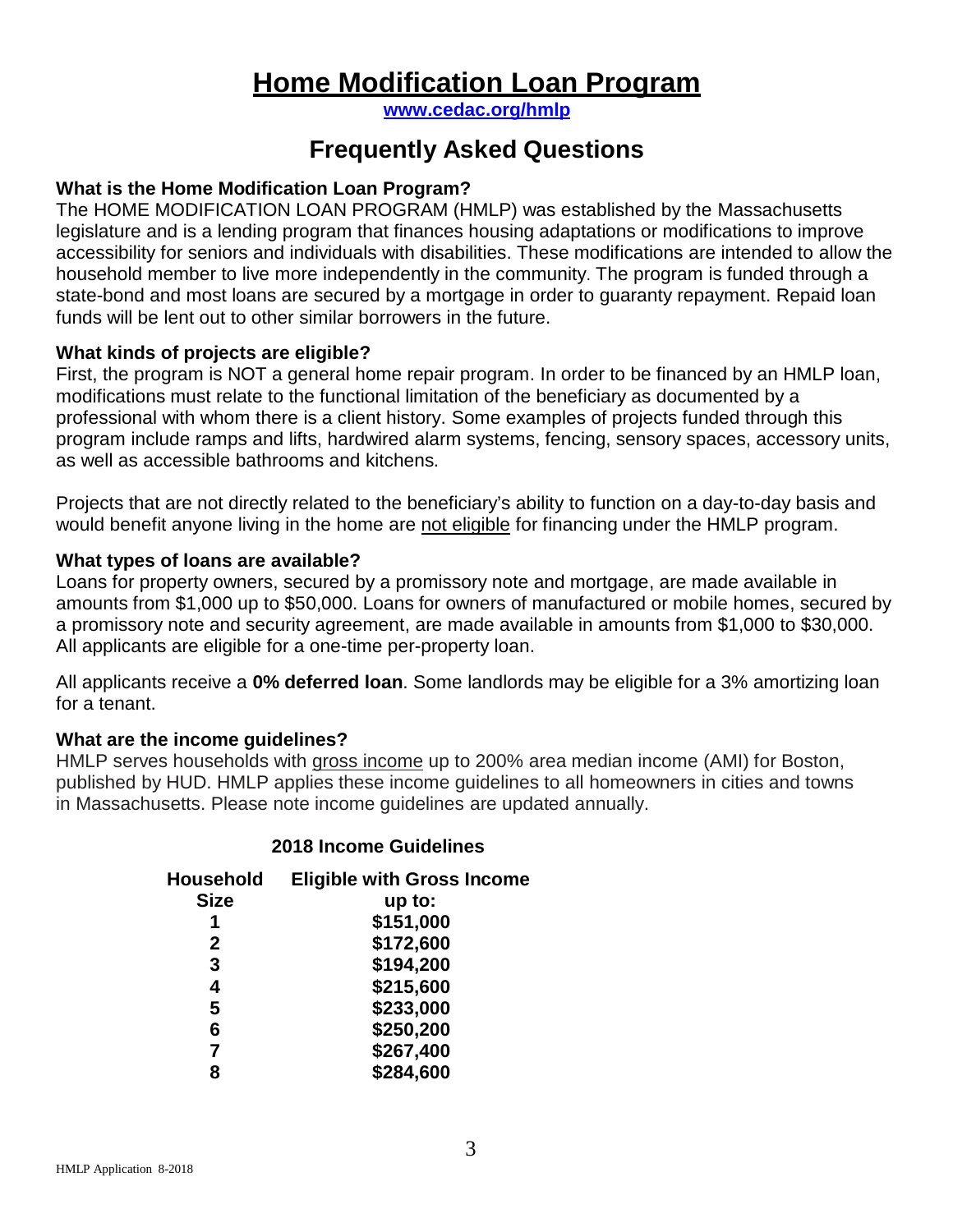#### **What are the loan terms?**

All applicants with a total gross household income of up to 200% area median income (AMI) qualify for a 0% interest, deferred payment loan. Monthly payments are not required. Payment of the HMLP loan will be required when the property is sold or the property title is transferred to someone else or into a Trust, or if any condition of the loan agreement is not met.

### **How do I apply?**

There are six agencies, serving seven regions throughout the Commonwealth that administer the program. To find the provider serving your community, contact Susan Gillam at 1-866-500-5599 (toll free, valid in MA only) or 617-727-5944.

If you need assistance or reasonable accommodations during your application process, please let your local provider know.

#### **Can a landlord apply for a loan to modify a rental unit?**

A landlord who has an identified tenant with a disability or plans to have an identified tenant with a disability may apply for the loan. As in the case of a homeowner loan, the modifications to be made must be documented and must relate to the tenant's (beneficiary) functional needs. A landlord owning fewer than 10 units in the building may apply for a Home Modification loan at 3% interest.

**NOTE:** Any landlord with a unit in a building of 10 or more units is required to make modifications under MGL Paragraph 7A, Chapter 151B Section 4 and is **NOT** eligible for the Home Modification Loan Program unless the landlord can prove hardship through litigation under this statute.

#### **What is the loan application process?**

The Home Modification Loan Program does not reimburse for completed construction projects. Applications are accepted anytime and applicants are served on a first-come first-served basis. Applications are reviewed by the regional Provider Agency to determine eligibility. The application includes an *Application Checklist*, please be sure to include all items on this Checklist so your loan can be processed efficiently. Your loan application cannot move forward without all the necessary documents and pages of the application completed.

Please contact your regional provider agency if you are unsure of the status of your application or if you have any questions regarding the program requirements.

Once the Provider Agency has received a complete, signed application with all of the required documentation, including the *Home Modification Loan Program Bid, Scope of Work and Contract Form* (Bid Form)*,* filled out by your chosen contractor, a program construction monitor will come to the home and perform an initial inspection. Once the provider agency has the inspection report they will draw up the loan documents for review and signature and will then record the mortgage at a Registry of Deeds/Registry District of the Land Court or file a UCC-1 with Massachusetts Secretary of State.

Please note, the Registry charges a fee to record a mortgage (or any other documents such as Certificate of Trustee or Change of Name Affidavit that may be necessary). This cost is the borrower's responsibility. The borrower may wrap these fees into their loan or pay these fee(s) up front.

Once the mortgage is recorded or UCC-1 is filed, the provider agency will be able to request funds from its funding source, CEDAC. Once the provider agency has received the loan funds, funds may be disbursed as anticipated by the agreed upon loan disbursement schedule attached to your Loan Agreement. **Please note that it can take up to 4 – 6 weeks until the first disbursement can be made.**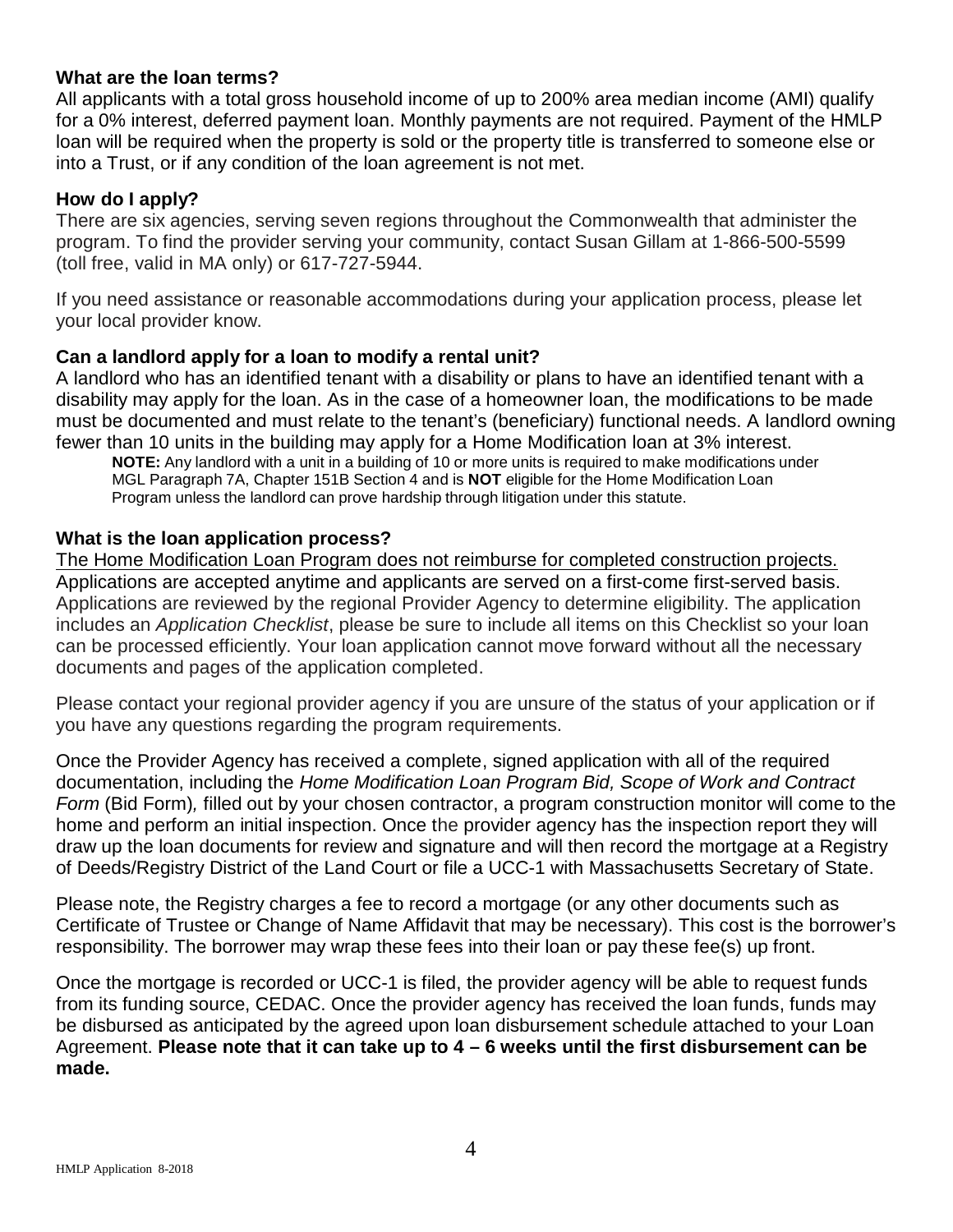Loans are disbursed in increments throughout the modification project. An initial disbursement of no more than 1/3 of the loan can be made to allow contractors to start work, please be aware labor costs cannot be included in an initial up-front disbursement. Further disbursements are made after the homeowner submits contractor receipts or invoices showing a given percentage of work has been completed. It is the responsibility of the homeowner to verify the work completed was done to their satisfaction prior paying an invoice.

A final inspection will be conducted by the construction monitor at project completion. The final payment (at minimum 10% of the total loan amount) will not be released to you or the contractor until the final inspection has been performed, the contractor signs a lien waiver and you have indicated your satisfaction with the modifications.

### **What happens if my application is determined not eligible?**

If the application is not eligible for the HMLP funding, the applicant will be notified by the provider agency. The provider agency will attempt to provide appropriate referrals to other programs or sources of funding. Information on other programs which fund home modification can be found on our website or you can request a list from the provider agency.

#### **What if my project will cost more than my available loan amount?**

Many HMLP borrowers have projects that exceed the maximum loan amount and need to find other sources of funds to supplement the loan. HMLP funds can only be disbursed after other sources of funding are utilized. Information on organizations or other programs which may have funds available for home modification projects can be found on our website or provider agencies can provide you with a handout with this information.

#### **Who will do the actual work to modify the home?**

Homeowners hire the designer and/or contractor of their choice to modify the home. Please note, all construction professionals must be licensed and insured in the state of Massachusetts. The provider agencies can give you resource materials on choosing and hiring architectural, design, and contracting professionals **but cannot recommend specific contractors**.

#### **What should I expect during construction?**

HMLP providers do not get involved directly with contractors. Please see *The Home Modification Loan Program & Contractors* handout for more information on working with contractors and using funding from HMLP. *Homeowners are responsible for monitoring contractors and other home improvement professionals*. We suggest that when the work begins, homeowners keep a copy of the contract handy and refer to it often. If something is not going the way you feel it should or if you do not understand it speak directly to your chosen contractor, and notify the provider agency who can advise you on possible next steps.

#### **What if I have a dispute with my contractor?**

Please understand HMLP, your provider agency and the program construction monitor cannot be involved in disputes regarding the legally binding contract homeowners enter into with their chosen contractor. More information about consumer protections and how to file a complaint can be found at the state's Consumer Affairs department, [www.mass.gov/ocabr/consumer/home-improvement](http://www.mass.gov/ocabr/consumer/home-improvement-contract)[contract.](http://www.mass.gov/ocabr/consumer/home-improvement-contract) This website provides a consumer guide to home improvement contractor complaints, which outlines the four different program that handle complaints against residential home improvement contractors.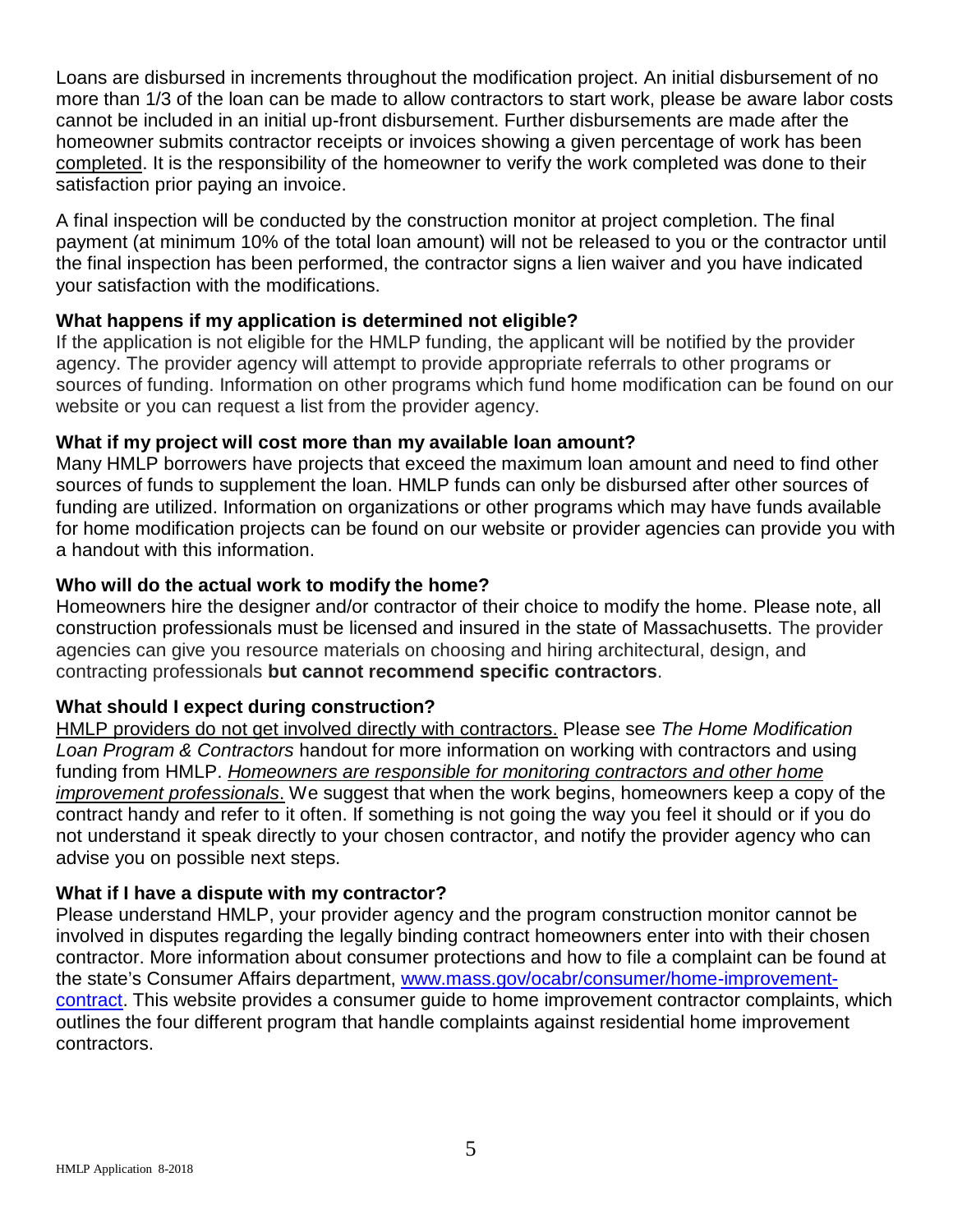#### **May I do any of the work myself?**

A borrower who is a licensed contractor, may be allowed to do the work themselves in order to maximize the value of the loan funds. This is referred to as Self-help. In such cases, the HMLP funds can be used to pay for the cost of materials but cannot be used to pay for the borrower's or the borrower's immediate family member's labor.

#### **What happens if I need to refinance my primary mortgage in the future?**

If you need to refinance your primary mortgage after your HMLP loan project is completed, you must contact your Provider agency IN ADVANCE to request a subordination of the HMLP mortgage. The provider agency will need to see a copy of your home's appraisal, your credit report and real estate tax status in order to determine if they will subordinate their HMLP loan. The higher the value of all your mortgaged debt in relation to the value of your home, the more extensive the review process is likely to be. However, in most cases the subordination will be allowed. Please note that the HMLP review process can take a few weeks, so please be sure to notify your provider agency as soon as possible.

#### **Is a Mortgage Protection Plan a requirement of the program?**

No. Some of our borrowers have received notices about obtaining a mortgage protection plan in the mail after placement of a HMLP mortgage on their property. These notices are not from the HMLP. Mortgages and other filings at Registry of Deeds/Registry District of the Land Court are public record. You should consult a lawyer, insurance agent or other trusted advisor for further information on mortgage protection plans.

#### **My home is in a Trust, am I eligible?**

A Trust does not disqualify an applicant. However, the provider agency will require copies of your trust documents to be reviewed by legal counsel and in order to correctly document your loan.

### **I bought my home using an affordable home ownership program, am I eligible?**

This does not automatically disqualify you for a HMLP loan. However, these home ownership programs frequently have rules that require you to seek approval for any construction on your home and/or any additional mortgaged debt. This is to ensure the maximum resale price of your home remains affordable, and therefore may reduce the amount of your HMLP loan.

Please provide your Provide Agency copies of any affordable housing restrictions/covenants that are attached to your deed as early in your application process as possible.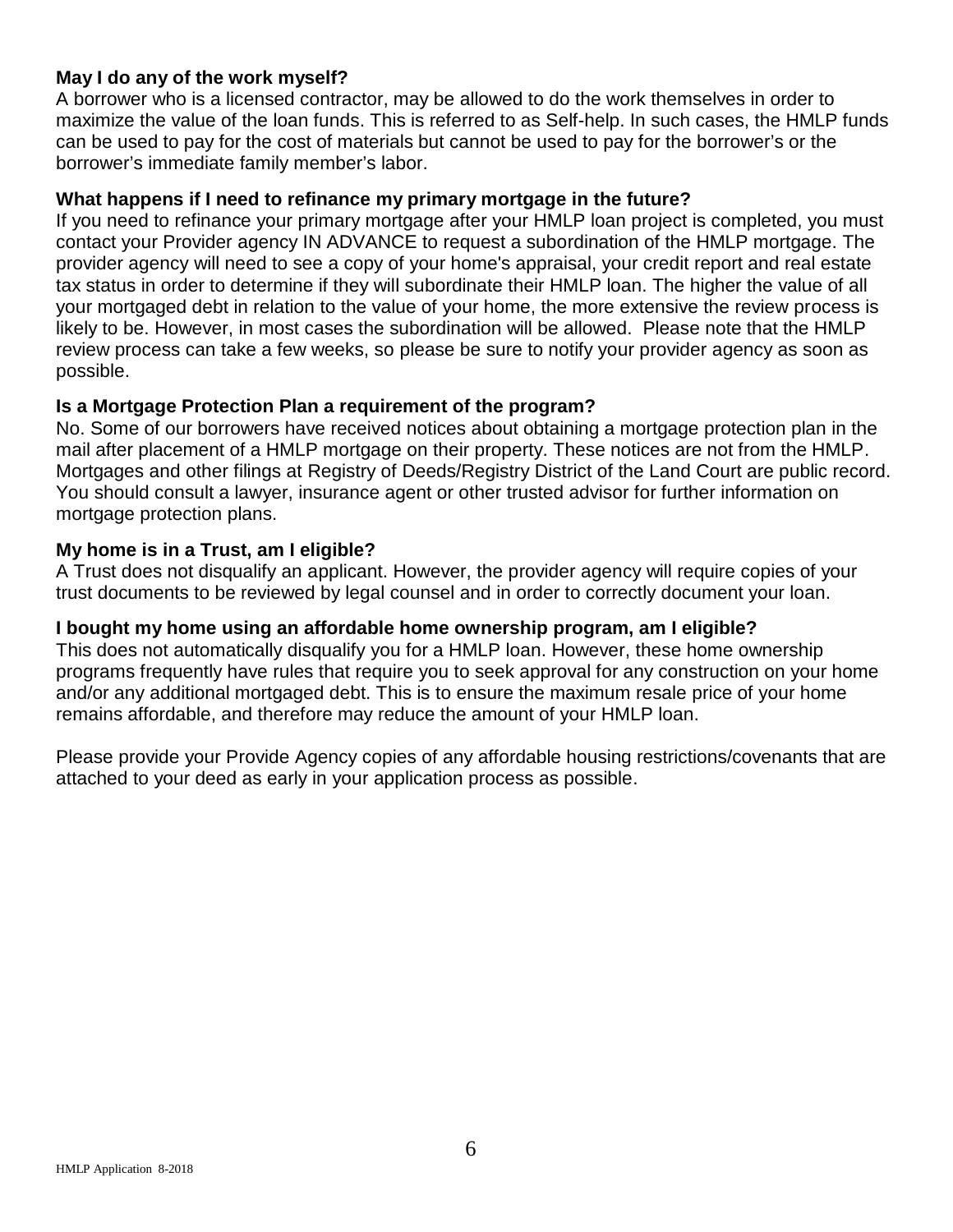# **Home Modification Loan Program**

# **Application Checklist**

#### **Applicant Name:**

Your *signed* application, including each of the sections listed below, and the required application documents should be mailed directly to the provider agency serving your community.

#### **Sections of the Application:**

| $\Box$ Applicant or Homeowner Information (page 8) |  |
|----------------------------------------------------|--|
| $\Box$ Household Income Information (page 9)       |  |

- **Beneficiary Information and Home Modification Project Information (page 10)**
- **Documentation of Need from Professional Form (page 11)** *All parts of this form MUST BE completed by your selected professional*

**Release of Information Form (page 12)** 

**Property Information (page 13)**

|  |  | Signed PENALTY FOR FALSE OR FRAUDULENT STATEMENT (page 14) |  |  |
|--|--|------------------------------------------------------------|--|--|
|--|--|------------------------------------------------------------|--|--|

Landlord Form (if applicable, ask your provider agency for a copy)

#### **Required Application Documentation:**

**Proof you are up-to-date on real estate taxes** (a letter from your town, or an escrow account statement from your mortgage holder)

**MA Income Tax Return** (or proof you are up-to-date on your state income taxes) (If taxes were owed, you must include proof of payment)

**Household Income Documentation** (state or federal tax returns, benefit statements, 1099, W-2s or current paystubs) *\*note in most cases providing a copy of your state income taxes satisfies both income documentation and proof you are up to date on state income taxes.*

**Copy of Current Deed for Property to be modified or a copy of the Bill of Sale for Mobile Homes**

| $\exists$ HMLP Bid, Scope of Work & Contract Form all parts of this form MUST BE |  |
|----------------------------------------------------------------------------------|--|
| completed by your selected contractor                                            |  |

For projects over \$50,000 or \$30,000 (your loan max.), proof of funds to complete the project (personal funds, lines of credit or loans, grants, gifts)

Trust, Power of Attorney or Deed Rider documents, if applicable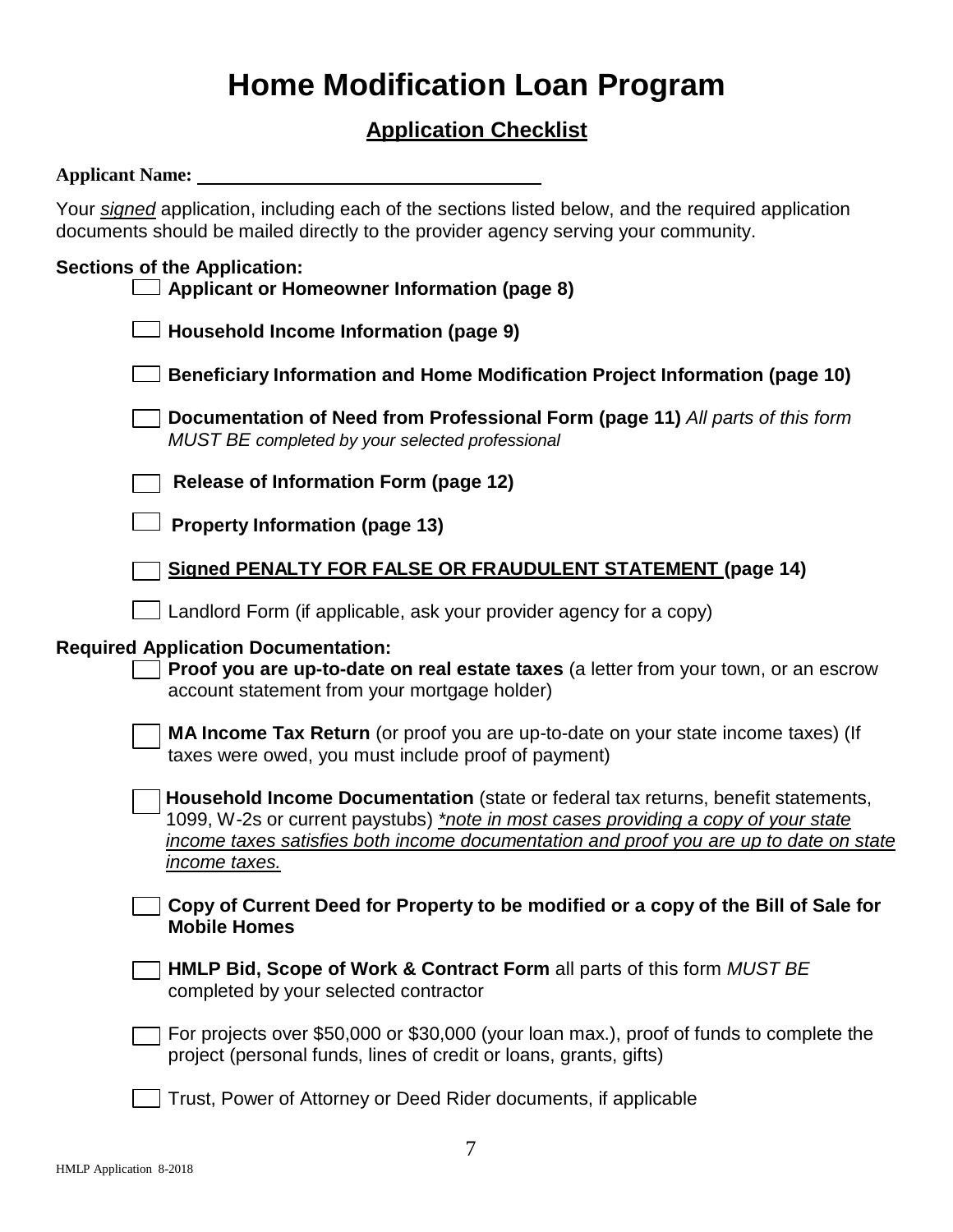# **Home Modification Loan Program Application**

# **Applicant or Homeowner Information**

The applicant is the individual or individuals who own the property to be modified. Landlord applicants must complete a *Landlord Form*, please ask your provider agency for a copy.

| <b>Mailing address:</b> | Number                                                        | Street                                                               | Unit #                                                                                                                                                                                                                                                                                                                   |  |
|-------------------------|---------------------------------------------------------------|----------------------------------------------------------------------|--------------------------------------------------------------------------------------------------------------------------------------------------------------------------------------------------------------------------------------------------------------------------------------------------------------------------|--|
|                         | City                                                          | State                                                                | Zip Code                                                                                                                                                                                                                                                                                                                 |  |
|                         |                                                               |                                                                      |                                                                                                                                                                                                                                                                                                                          |  |
|                         |                                                               |                                                                      |                                                                                                                                                                                                                                                                                                                          |  |
|                         |                                                               |                                                                      |                                                                                                                                                                                                                                                                                                                          |  |
|                         |                                                               | <b>Address of Property to be Modified (if different from above):</b> |                                                                                                                                                                                                                                                                                                                          |  |
|                         | Number                                                        | Street                                                               | Unit #                                                                                                                                                                                                                                                                                                                   |  |
|                         |                                                               |                                                                      |                                                                                                                                                                                                                                                                                                                          |  |
|                         |                                                               |                                                                      |                                                                                                                                                                                                                                                                                                                          |  |
|                         | City                                                          | State                                                                | Zip Code                                                                                                                                                                                                                                                                                                                 |  |
|                         |                                                               |                                                                      | Is any person listed in this application (including all property owners or beneficiary) an employee or a relative<br>of an employee of the Provider Agency administering the Home Modification Loan Program?<br>Has any person listed in this application (including all property owners or beneficiary) received a Home |  |
|                         |                                                               |                                                                      | Modification Loan from this or any other HMLP Provider Agency? Yes $\Box$ No $\Box$ If yes, has it been repaid?<br>$Yes \ \Box No \ \Box Please list agency \_$                                                                                                                                                          |  |
| Yes $\Box$ No $\Box$    | <b>Ethnic Background</b> (Optional) please circle which apply |                                                                      |                                                                                                                                                                                                                                                                                                                          |  |

*Please Print Clearly*

 $\Box$  Friend or Relative  $\Box$  Senior Center/Council on Aging  $\Box$  Independent Living Center

 $\Box$  Community or Housing Organization  $\Box$  Municipal Office  $\Box$  Regional MRC office

 $\Box$  Other State Agency (DDS, DPH, DMH, MCB, MCDHH)  $\Box$  Disability Organization

 $\Box$  Healthcare Agency (home health, skilled nursing facility, doctor's office or hospital)  $\Box$  contractor **Other** and the state of the state of the state of the state of the state of the state of the state of the state of the state of the state of the state of the state of the state of the state of the state of the state of th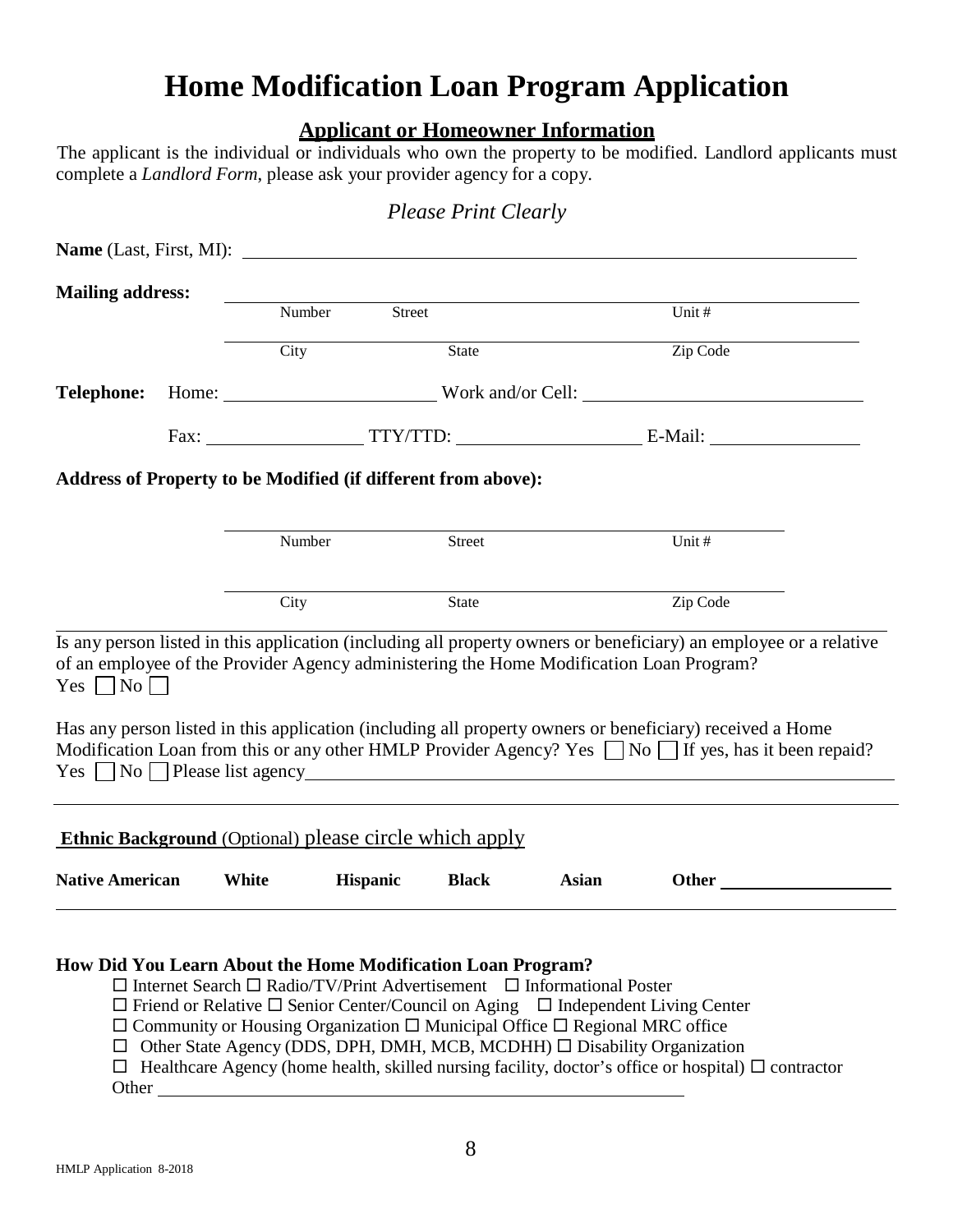# **Income Information**

#### **Applicant or Homeowner Name:**

If Applicant is a landlord renting to a family member, list all individuals in both the beneficiary's household and the property owner's household.

If Applicant is a landlord renting to a non-family member, list all individuals in the tenant's household.

**Please list all persons in household** (attach additional sheet if needed):

|                  |                  | Insurance: Private ■Medicare ■ Medicaid ■ None                                                                                                                                                                    |              |             |                                                                                          |
|------------------|------------------|-------------------------------------------------------------------------------------------------------------------------------------------------------------------------------------------------------------------|--------------|-------------|------------------------------------------------------------------------------------------|
|                  |                  |                                                                                                                                                                                                                   |              |             |                                                                                          |
|                  |                  | Insurance: Private $\Box$ Medicare $\Box$ Medicaid $\Box$ None $\Box$                                                                                                                                             |              |             |                                                                                          |
|                  |                  |                                                                                                                                                                                                                   |              |             |                                                                                          |
|                  |                  | Insurance: Private $\Box$ Medicare $\Box$ Medicaid $\Box$ None $\Box$                                                                                                                                             |              |             |                                                                                          |
|                  |                  |                                                                                                                                                                                                                   |              |             |                                                                                          |
|                  |                  | Insurance: Private ■Medicare ■ Medicaid ■ None                                                                                                                                                                    |              |             |                                                                                          |
|                  |                  |                                                                                                                                                                                                                   |              |             |                                                                                          |
|                  |                  | Insurance: Private $\Box$ Medicare $\Box$ Medicaid $\Box$ None $\Box$                                                                                                                                             |              |             |                                                                                          |
|                  |                  | Indicate in the table below all income for each individual in the household listed above.                                                                                                                         |              |             |                                                                                          |
| Name             |                  |                                                                                                                                                                                                                   |              |             |                                                                                          |
| # From<br>above) | Source of Income | Documentation                                                                                                                                                                                                     | Income/Month | Income/Week | Annualized                                                                               |
|                  |                  |                                                                                                                                                                                                                   |              |             |                                                                                          |
|                  |                  |                                                                                                                                                                                                                   |              |             |                                                                                          |
|                  |                  |                                                                                                                                                                                                                   |              |             |                                                                                          |
|                  |                  |                                                                                                                                                                                                                   |              |             |                                                                                          |
|                  |                  |                                                                                                                                                                                                                   |              |             |                                                                                          |
|                  |                  |                                                                                                                                                                                                                   |              |             |                                                                                          |
|                  |                  |                                                                                                                                                                                                                   |              |             |                                                                                          |
|                  |                  |                                                                                                                                                                                                                   |              |             | Please DO NOT fill out the section below the dotted line. This is for Provider Use Only: |
|                  |                  | Total # Persons in Household: _____________ Total Annual Household Income: \$_______________________<br>20_ Income Limit for family size listed above: \$_________________________________ 100% ___ 125% ___ 200% |              |             |                                                                                          |

*Loan Product Eligibility: yes no*

*Verified By: Date:*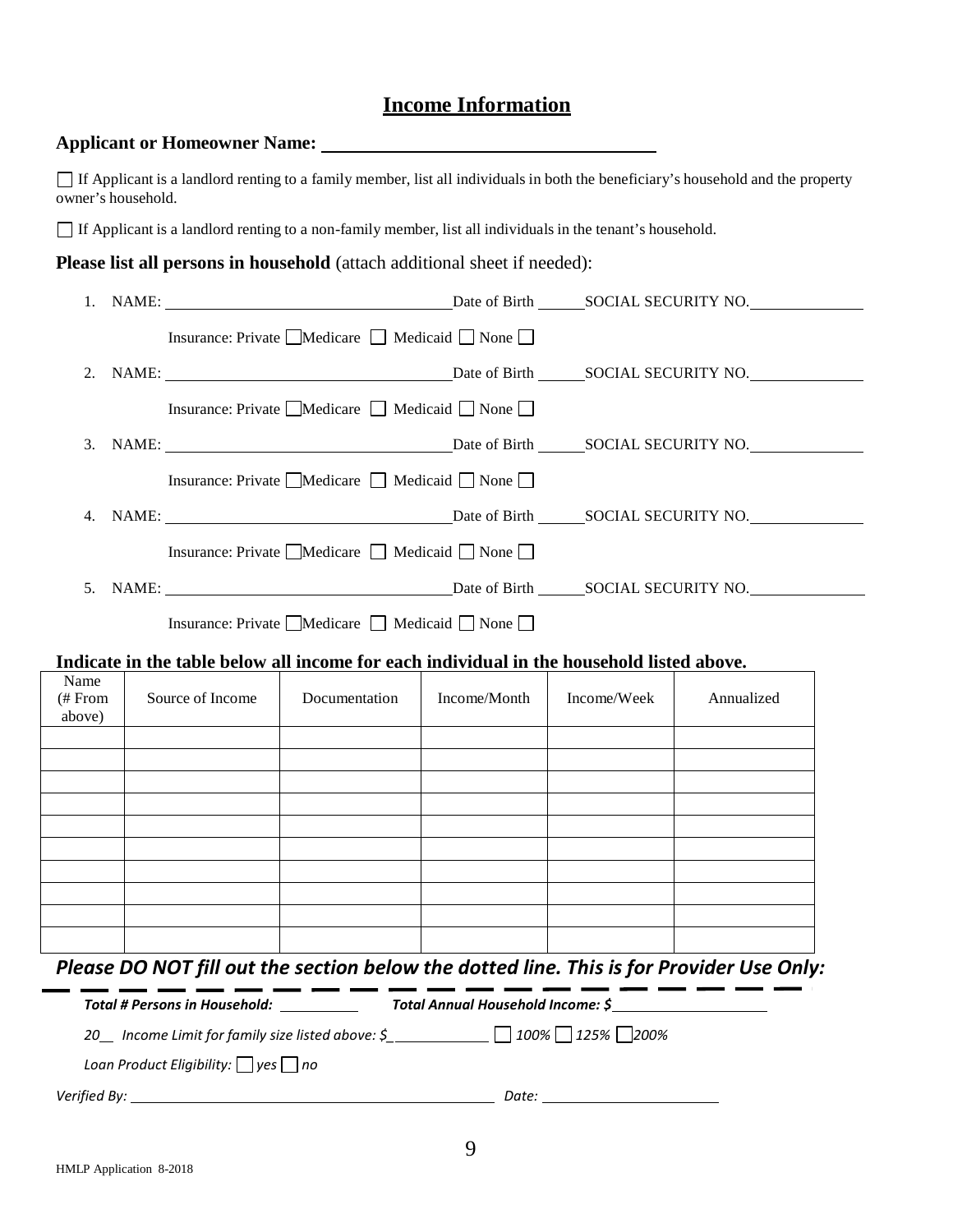### **Beneficiary Information**

The beneficiary is the individual(s) in the household with the professionally documented limitation(s) and the person(s) who will benefit from the modifications (if additional space is needed, please include on a separate sheet):

| $(1)$ Name: |                                                                                  | Age:      |
|-------------|----------------------------------------------------------------------------------|-----------|
| Last        | First                                                                            | МI        |
|             | Relationship to Homeowner/Landlord (i.e. child, niece, brother, friend, tenant): |           |
|             | Is the property listed above the Primary Permanent Address of this person: yes   | no        |
| $(2)$ Name: |                                                                                  | Age:      |
| Last        | First                                                                            | МI        |
|             | Relationship to Homeowner/Landlord (i.e. child, niece, brother, friend, tenant): |           |
|             | Is the property listed above the Primary Permanent Address of this person:       | ves<br>no |

# **Home Modification Project**

Explain your need for home modifications as it relates to the individual(s) with a documented limitation(s) in your household. Attach additional pages as needed. Include an *estimated* amount of the cost of the project if possible. Please provide as much detail as possible.

Estimated Cost (if available) \$

**If the project exceeds \$50,000 or \$30,000 (your loan max), you must provide evidence of other funds to complete your home modification project.** The HMLP loan will be disbursed only *after* all other funds have been used. If your other funding source(s) have this same requirement, please contact your provider agency. Documentation of this funding will be required prior to completing the loan process.

# **Documentation of Need from Professional**

Please have a chosen professional complete all sections of the form on the next page. This person must be someone whom the beneficiary has a professional relationship, such as a doctor, physical therapist, occupational therapist, social worker, case manager, or other relevant professional. Please consider the expertise of the professional carefully when selecting the individual, if the documentation provided is inadequate or insufficient, additional information will be required.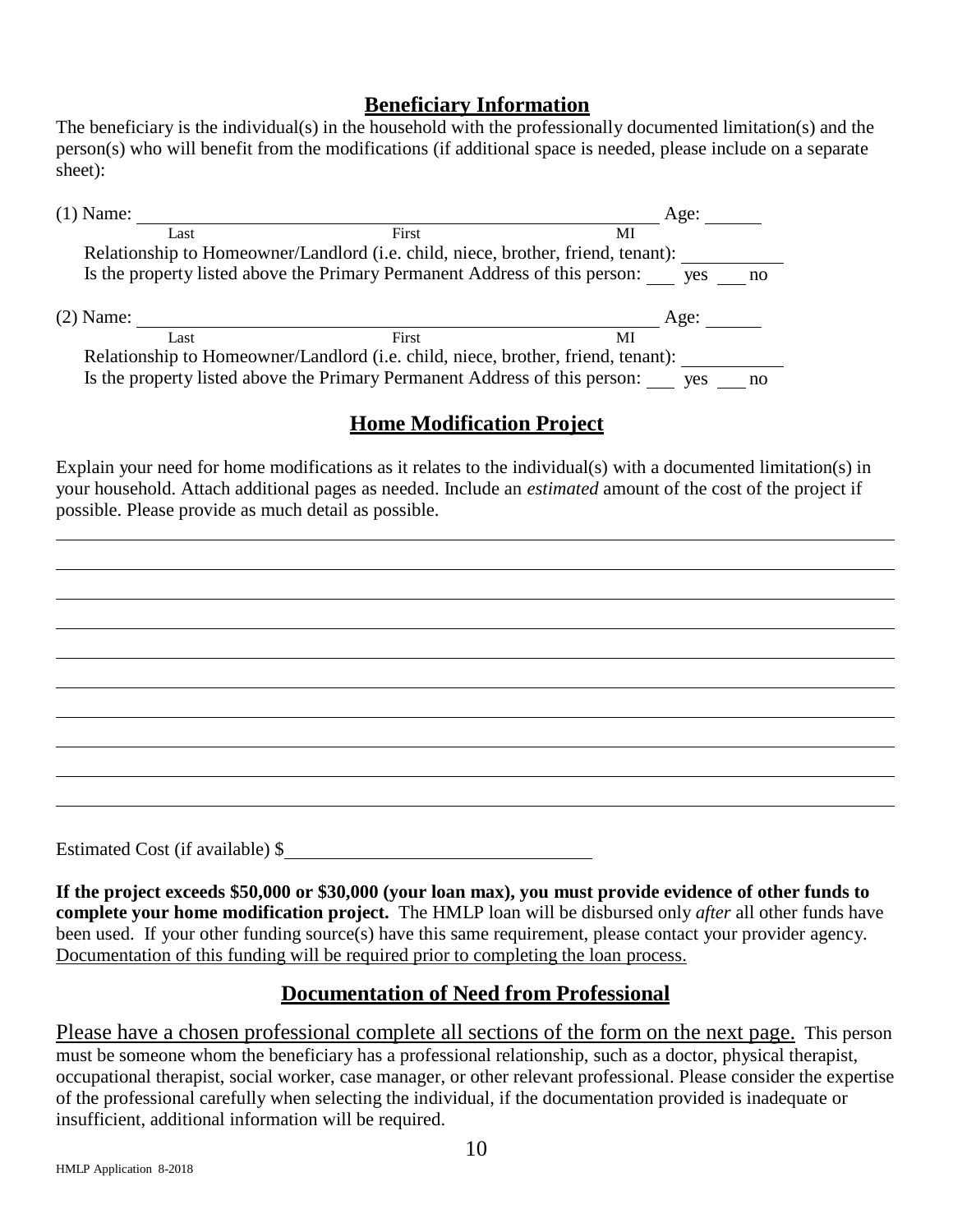# **DOCUMENTATION OF NEED FROM PROFESSIONAL FORM**

#### *Your selected professional MUST complete all section of this form and sign it for it to be considered valid.*

The Home Modification Loan Program provides funding for necessary home modifications or adaptations which are required because the individual's ability to function on a daily basis is limited by the configuration of their home. When completing this form, please be SPECIFIC and identify the functional aspects of the individual's limitation(s) that directly relates to a need for improved accessibility and/or safety.

|    |                                                                                                                                                                                                                                                          | Age:                                                                                                                                                           |
|----|----------------------------------------------------------------------------------------------------------------------------------------------------------------------------------------------------------------------------------------------------------|----------------------------------------------------------------------------------------------------------------------------------------------------------------|
|    | 2. What is the individual's primary impairment?                                                                                                                                                                                                          |                                                                                                                                                                |
|    | What is the individual's secondary impairment?                                                                                                                                                                                                           |                                                                                                                                                                |
|    |                                                                                                                                                                                                                                                          |                                                                                                                                                                |
| 3. | apply):                                                                                                                                                                                                                                                  | What types of functional limitations does the individual's impairment(s) involve? (Please check all that                                                       |
|    | $\Box$ Mobility (uses wheelchair)<br>$\Box$ Mobility (uses walker/other mobility device)<br>$\Box$ Mobility (currently uses no mobility device)<br>$\Box$ Dexterity<br>$\Box$ Difficulty breathing/shortness of breath<br>$\Box$ Emotional or behavioral | $\Box$ Sensory<br>$\Box$ Sight<br>$\Box$ Hearing<br>$\Box$ Chemical sensitivity<br>$\Box$ Developmental<br>$\Box$ Cognitive<br>$\Box$ Limited safety awareness |
|    |                                                                                                                                                                                                                                                          |                                                                                                                                                                |

4. List the necessary permanent home modifications or the changes to the current configuration of the home which directly relate to improving the individual's day-to-day function or will allow the person to live independently in the community. *For example, Sally has gait issues and is unable to safely get in and out of her current shower. She would benefit from a barrier-free shower.*

| Signature of Professional            |         |    |                        |  |
|--------------------------------------|---------|----|------------------------|--|
|                                      |         |    |                        |  |
|                                      |         |    |                        |  |
|                                      |         |    |                        |  |
| <b>Print Name</b>                    |         |    |                        |  |
|                                      | Phone # |    |                        |  |
|                                      |         |    | <b>Mailing Address</b> |  |
|                                      |         |    |                        |  |
|                                      |         | 11 |                        |  |
| $-1!$ $-1!$ $-1!$ $-2!$ $-0$ $-2010$ |         |    |                        |  |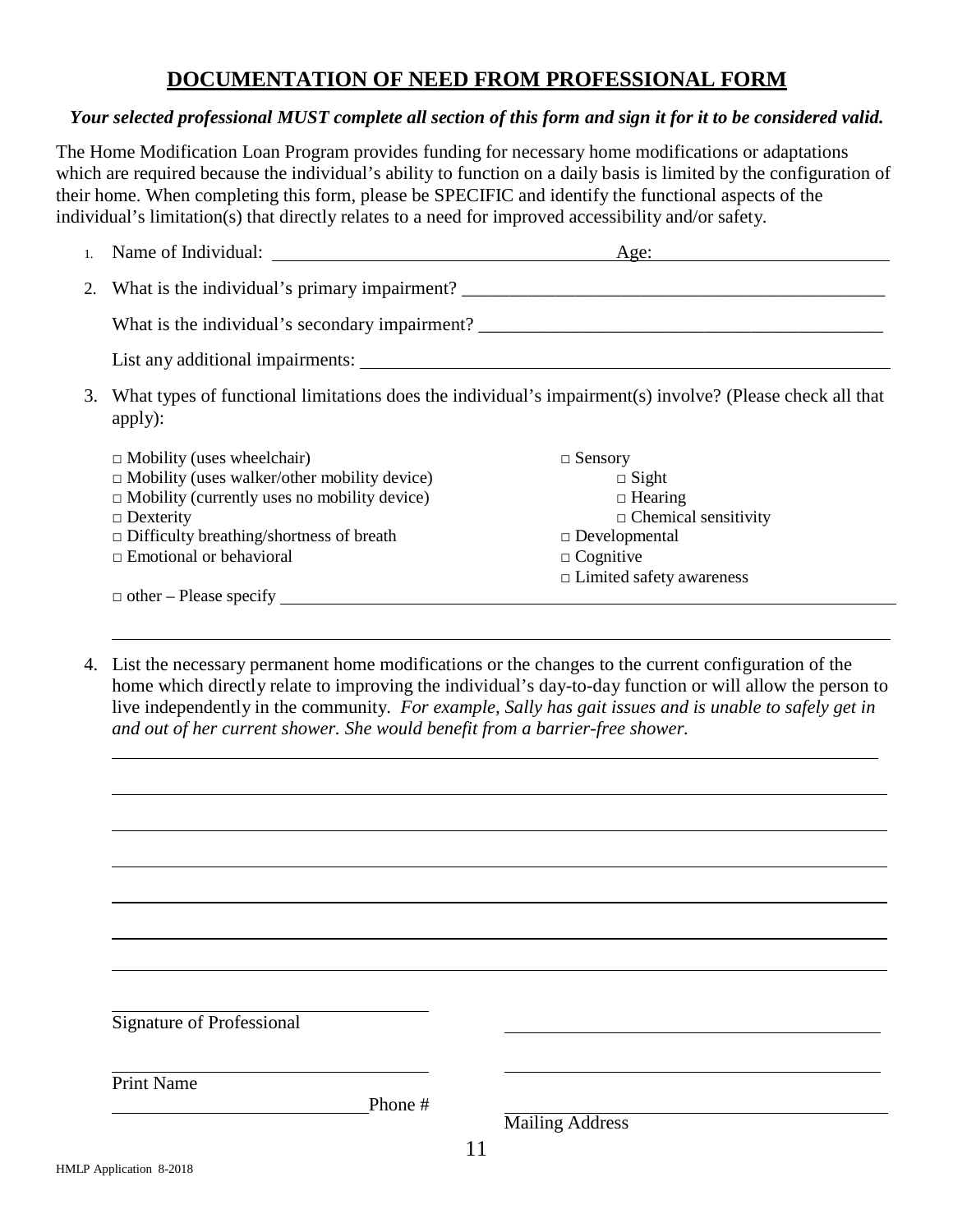# **Release of Information**

| ( <i>Provider Agency</i> ) to make inquiries for the Home                           |                   |  |  |  |
|-------------------------------------------------------------------------------------|-------------------|--|--|--|
|                                                                                     |                   |  |  |  |
| Household income                                                                    |                   |  |  |  |
| Unsafe conditions noted at time of inspection                                       |                   |  |  |  |
|                                                                                     | , (a professional |  |  |  |
| with whom I have a client history)                                                  |                   |  |  |  |
| Address of the residence to be modified is:<br><b>Number</b><br>city/town<br>street | zip               |  |  |  |
| <b>Phone</b><br>e-mail                                                              |                   |  |  |  |
| This information is in regard to my request for a Home Modification Loan.           |                   |  |  |  |
| Date                                                                                |                   |  |  |  |

**This authorization is valid until my loan has been closed and all modification work completed.**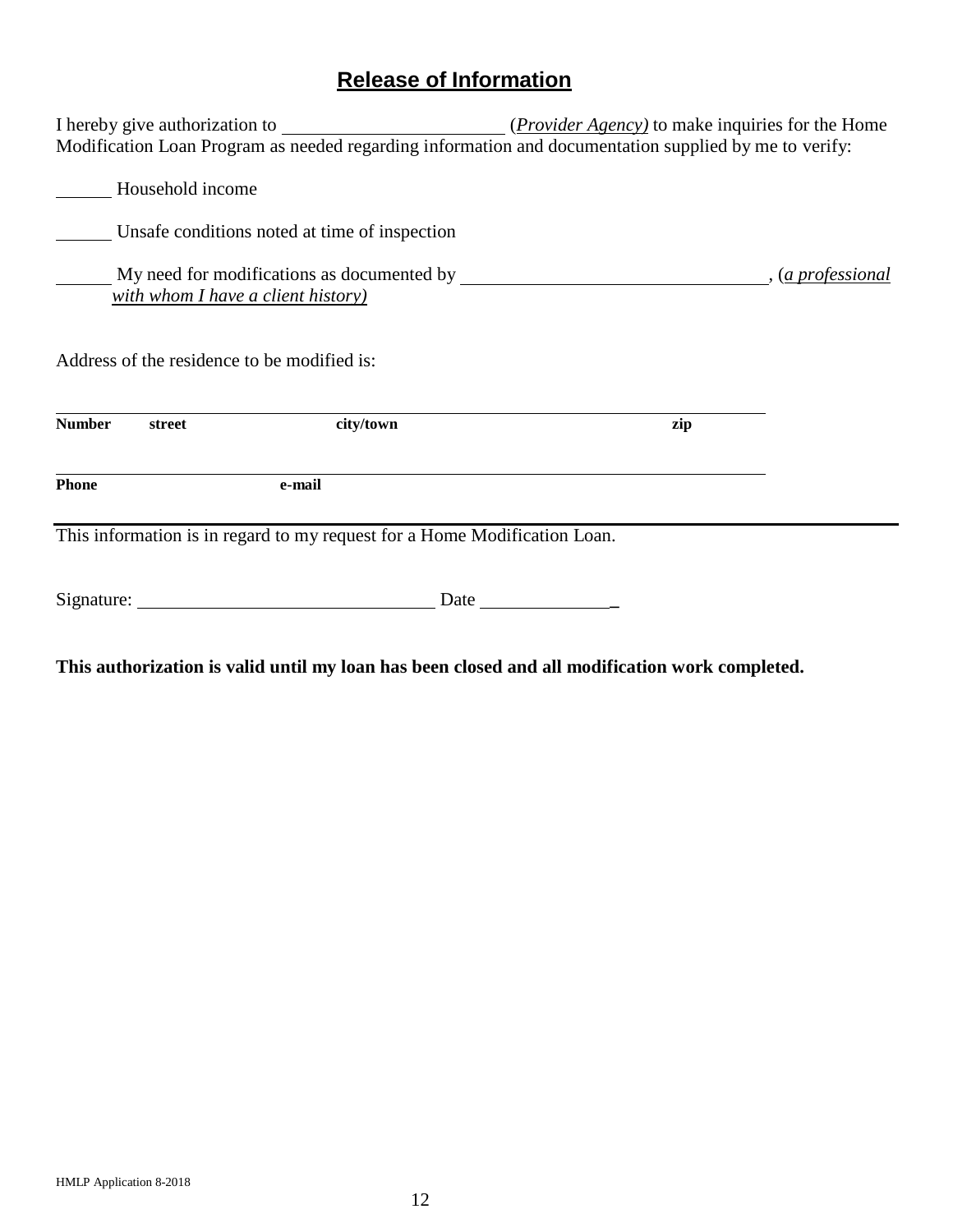# **Property Information**

I, the undersigned Borrower/Property Owner for the Home Modification Loan Program, affirm and attest that the following is true of the property to be modified under this program at

| Address                                                                                                    | Town | Zip                                                                                                    |  |
|------------------------------------------------------------------------------------------------------------|------|--------------------------------------------------------------------------------------------------------|--|
| <b>1.</b> Type of property: $\Box$ Single Family $\Box$ Multi-family $\Box$ Mobile Home $\Box$ Condominium |      |                                                                                                        |  |
|                                                                                                            |      |                                                                                                        |  |
| 2. Owner(s) of record of the property to be modified: (those listed on the property's deed)                |      |                                                                                                        |  |
|                                                                                                            |      | 2. $\qquad \qquad$                                                                                     |  |
| $\overline{\mathbf{3}}$ .                                                                                  |      | $\overline{4}$ .                                                                                       |  |
| obtaining a copy of your deed, please contact your Provider Agency for assistance.                         |      | <b>You must include a copy of your property's current deed with your application.</b> If you need help |  |
|                                                                                                            |      | Please verify by Book: Page: of deed at the Registry of Deeds in the County of Residence.              |  |

#### **You must include a copy of your mobile home's Bill of Sale.**

**3. Lead Paint Verification** I understand that it is my responsibility to comply with all applicable laws and regulations regarding the presence of lead paint in my home. The provider agency and HMLP are not responsible for lead paint abatement in my home.

| L |  |  |
|---|--|--|
|   |  |  |

(1) The home was built before 1978.

 $\blacksquare$ 

(2) The property is subject to an emergency lead management plan and letter of interim control.

#### **4. Historic Certification**

 $NO$ 

 $\Box$ 

 $\vert \ \ \vert$ 

 $\Box$  My property is **NOT** listed in, or located within or near another home or historic district listed in the Historic Register.

My property **IS** listed in, or located within or near another home or historic district listed in the Historic Register

- **5.** Is your home is owned by a **Trust**?  $\Box$  Yes  $\Box$  No If yes, attach the Declaration of Trust and Schedule of Beneficiaries (there are additional recording fees; ask your provider agency for more information).
- **6.** Do you or the beneficiary have a **Power of Attorney?**  $\Box$  Yes  $\Box$  No If yes, attach a copy (there are additional recording fees, ask your provider agency for more information).
- **7.** Does your property have a **Deed Rider** or affordability restriction through your town or state (example an LIP unit or 40B project)?  $\Box$  Yes  $\Box$  No A deed rider may affect our ability to offer you an HMLP loan.
- **8.** Are you currently filing or planning on filing for **bankruptcy**?  $\Box$  Yes  $\Box$  No